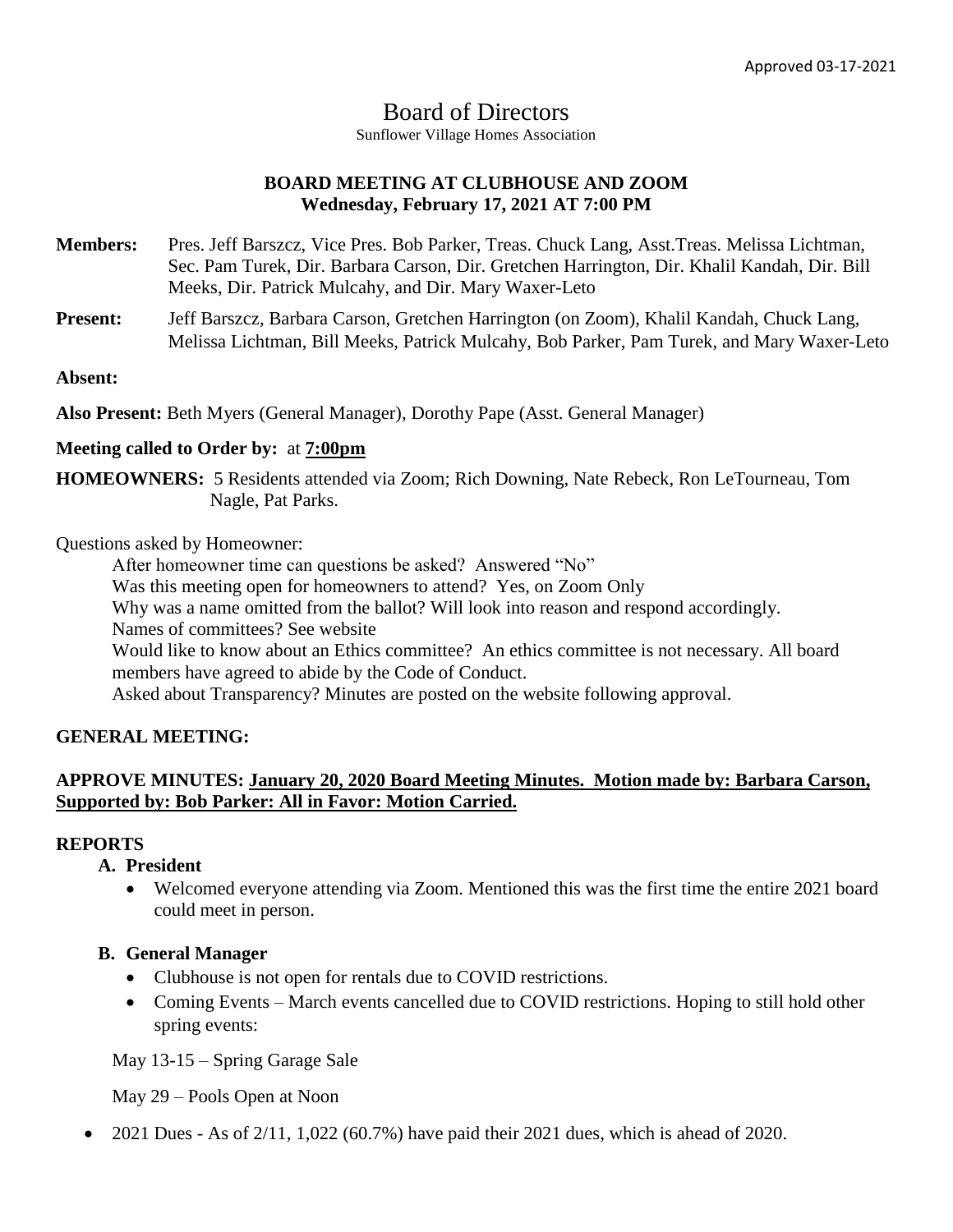- The office is requesting a plan of action for reopening the clubhouse when it becomes possible. The book club, girl scouts and cub scouts are all inquiring if they can start meeting.
- Beth is signed up for the CPO class in March.
- Our bank will be requiring us to convert to an Automatic Teller system vs. making in-person check deposits at the Bank. This has not been scheduled yet – conversion will most likely happen in April.

## **C. Maintenance**

## **Work Completed at Hanford Clubhouse:**

- Completed monthly preventive maintenance and checked the clubhouse for problems weekly.
- Recycling was dropped at Tonda.

## **Work completed at Gainsborough Clubhouse:**

- Completed monthly preventive maintenance and checked the clubhouse for problems weekly.
- Removed snow from the sidewalks multiple times.
- Installed a new astronomic outdoor lighting timer for coach lights and parking lot lights.
- Raised the gate to the pool area as the gate lock was not engaging.
- Monitored and photographed work in progress for the floor project.
- Purchased materials needed for repair work.

#### **Gainsborough Floor Project:**

Work has commenced on the Gainsborough flooring project. The damaged flooring, support beams and surrounding duct work has been removed, and new support beams are being installed.

## **D. Treasurer**

## **Motion made by: Jeff Barszcz to approve treasurer's report as of 2/15/2021, Supported by: Bob Parker. All in favor. Motion carried.**

## **E. Newsletter**

- Newsletter is completed and will be sent to the printer on Thursday.
- It was reiterated the newsletter is a legal notice and is required per the by-laws.

# **COMMITTEE REPORTS**

## **A. Communications Committee**

• Committee Findings

Now that we are offering BOD meetings via Zoom, the Meeting ID and passcode will be posted on the Events & Information Facebook page and on the bulletin board page of the website.

• Committee Recommendations